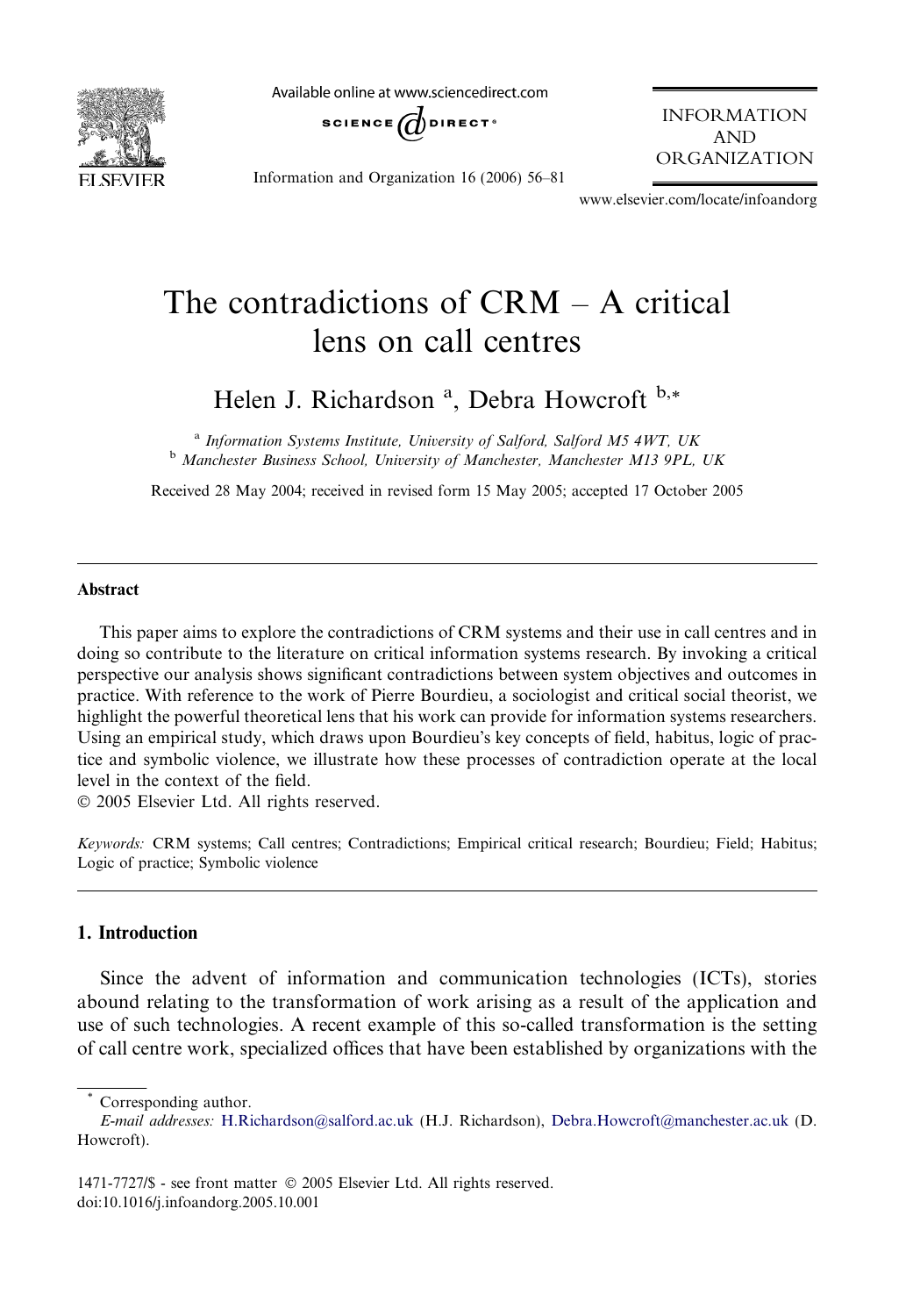intention of delivering a range of services to customers over the telephone. Employees or agents<sup>1</sup> spend their time in near constant contact with customers, making or receiving calls and processing the information. These call centres utilize a range of ICTs which are seen to maximize efficiency and productivity [\(Belt, Richardson, & Webster, 2000\)](#page--1-0). Call centres are often portrayed as knowledge intensive working environments employing skilled, semiprofessional workers recruited for their strong interpersonal skills ([Frenkel, Tam, Korcyn](#page--1-0)[ski, & Shire, 1998\)](#page--1-0). Yet despite these positive images, call centres are often fraught with contradictions. The objective of this paper is to explore these contradictions and oppositional tendencies in our analysis of CRM in call centres, by invoking a critical perspective to help understand the context of the field and the response of the social agents within the field.

In order to aid our critical analysis, we will use the conceptual tools provided by Pierre Bourdieu. The critical social theory of Bourdieu provides intellectual foundations useful in the critique of information systems and organizational research where individuals are often marginalized ([Alvesson & Deetz, 2000](#page--1-0)), as is often the case in call centre employment. Bourdieu shows appreciation of the dialectical relationship between the individual and the world they inhabit. He discusses the unity and regularity of systems and their practical coherence on the one hand, yet also describes their 'fuzziness' and irregularities on the other. Both of these elements are equally necessary and inscribed into what he terms the logic of practice ([Bourdieu, 1990\)](#page--1-0). This is an important aspect to consider when looking at CRM system use – often embedded in notions of transformation, in terms of organizations in a global knowledge economy, of new ways of working, and of virtuality central to communication amongst 'stakeholders'.

The paper shall proceed by firstly outlining the research objectives. We shall then introduce the environmental context and the nature of call centre work. Following this, Bourdieu's key concepts of field, habitus, logic of practice and symbolic violence and their roles in the 'circuit of reproduction' ([Bourdieu, 1990\)](#page--1-0) will be discussed. These concepts are then applied to the empirical material arising from the field study. Finally, conclusions are drawn that stress the important contribution that the 'theoretical scaffolding' [\(Walsham,](#page--1-0) [2001](#page--1-0)) of Bourdieu and – more generally – empirically based critical research has made to the study of organizational practice in the context of information systems research.

#### 2. Research objectives

The objective of this research is to explore the tensions and contradictions that exist within call centre work. We also aim to add to the small, but steadily increasing literature on critical IS research by specifically drawing on the conceptual tools provided by Pierre Bourdieu to provide insights into the empirical study discussed below. The process of conducting critical research means disrupting ongoing social reality in order to question what is often ignored or taken for granted and gain a critical and richer insight into issues raised. It has been noted elsewhere (particularly in Critical Management Studies) that much of the research into organizational life has tended to conform or reproduce dominating institutions and interests ([Alvesson & Deetz, 2000](#page--1-0)). Indeed, one of the greatest criticisms levelled at critical research is the lack of extended empirical studies [\(Alvesson](#page--1-0) [& Deetz, 2000; Alvesson & Willmott, 1996; Boudreau, 1997\)](#page--1-0). More recently, a number of empirically grounded critical IS research studies are beginning to emerge [\(Alvarez,](#page--1-0)

Customer services agent is probably the most commonly used term in the UK [\(Belt et al., 2000, p. 9\)](#page--1-0).